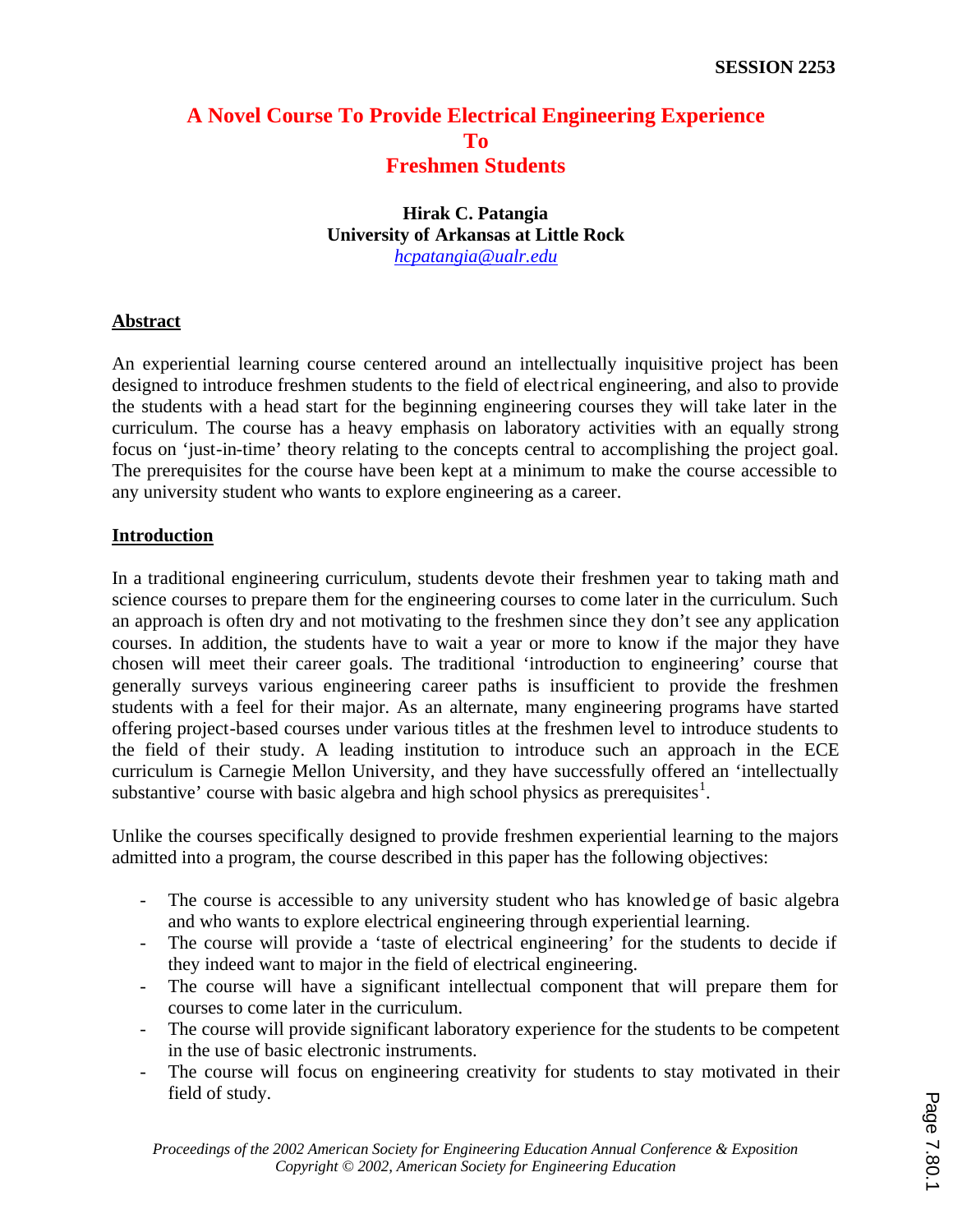- The course materials are to be presented in a way that the students learn to understand each piece of the puzzle in a hierarchical way before they assemble all the pieces necessary to complete the project goal.
- The course will employ a black-box teaching approach with ideal input-output relationship when appropriate.
- The course will emphasize team building, cooperative leaning, and oral/written communication skills.

## **Course Organization**

The course titled 'Introductory Experience in Technology and Computers' is a three credit hour course with five contact hours per week, two hours of lecture and three hours of laboratory. The lecture and laboratory contents have been designed to lead the students to a culminating project which is described in the next section. The teaching classroom is a welldesigned facility with wireless internet access and the laboratory is equipped with modern Agilent test equipment. The course was first taught in the fall of 2001. Preparations for the course began in the summer of 2001 with a curriculum development grant from the university. Three sophomore students (two electrical and one mechanical) were selected to work with the faculty in developing a working prototype of the project. The selection of sophomore students was deliberate since they will be more in tune with the background and expectations of freshmen than upper level students. The three students also served as a preparatory audience for the course to provide input in determining the flow, complexity, and relevance of the selected topics for the course. The students were later employed as laboratory assistants in the delivery of the course. The following is a course outline for the fall 2001 offering:

- **Introduction to engineering** through the eyes of industries.
- **Engineering design process** and project outline.
- **Basic circuit quantities**: current, voltage, power, and energy; dc and ac source; circuit symbols.
- **Basic circuit elements**: resistor, capacitor, and inductor; Ohm's law.
- **Resistive circuits**: resistors in series and parallel; series-parallel reduction; shorts, open, and common reference point.
- **Circuit laws**: Kirchoff's voltage and current laws and applications.
- **Fundamentals of ac quantities**: characterization; peak, average, and rms values; timeperiod and frequency.
- **Operational amplifiers**: black-box approach and ideal model; basic concept of feedback; inverting and non-inverting configurations with applications.
- **Comparators**: operational amplifier in the open loop configuration with applications.
- **Diodes**: v-i relationship using piecewise linear model; basic semiconductor overview; rectifying diodes, light emitting diodes, infrared and photo-diodes.
- **Transistors**: 3-terminal black-box model; transistor as an amplifier and switch.
- **Feedback control**: basic concept; pulse-width control with feedback.
- **Microcontrollers**: introduction to microcontrollers using Basic Stamp II.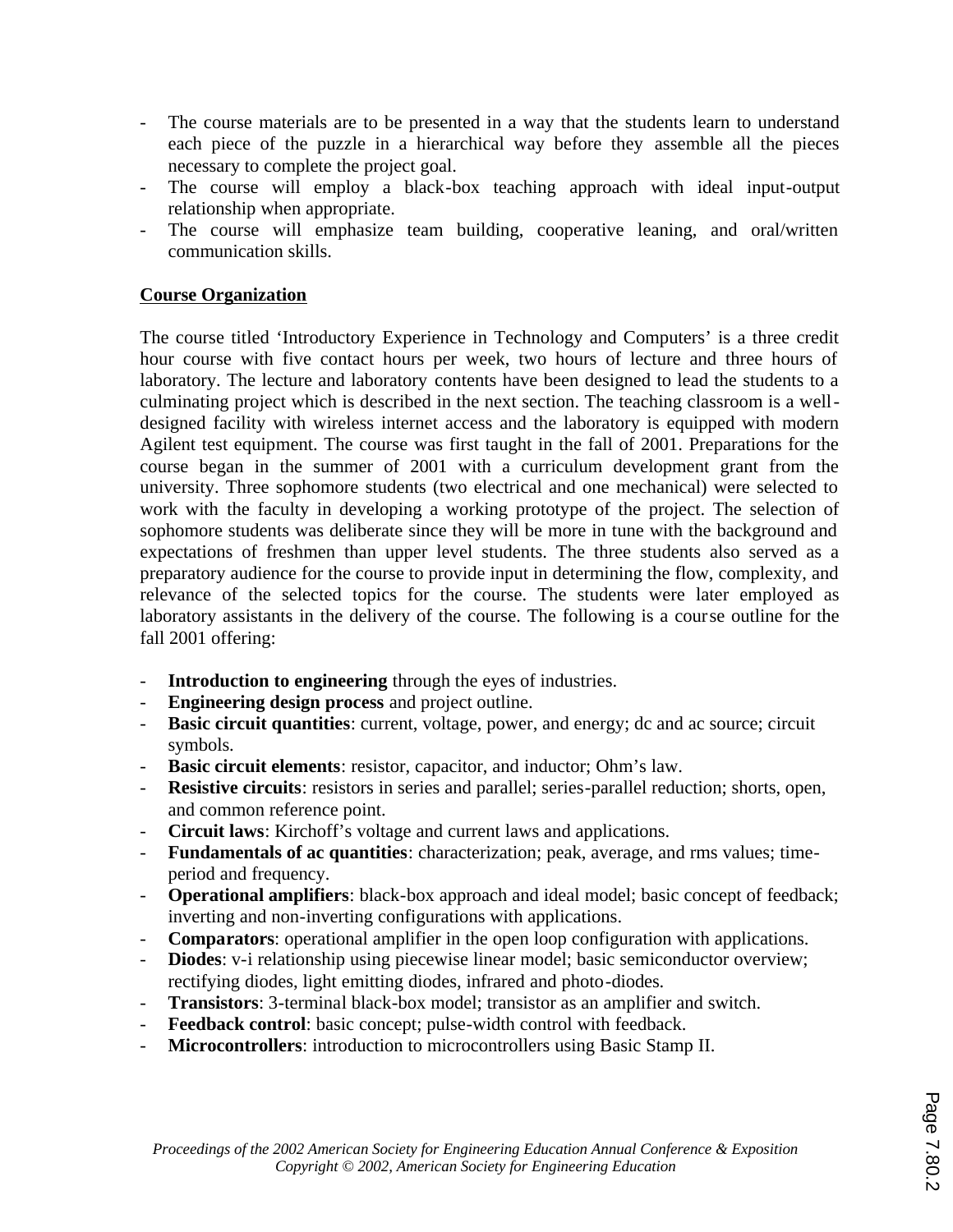Ten laboratory exercises were developed to reinforce the lecture through hands-on experience. Each lab was designed to have two components: a step-by-step procedure to reinforce theoretical understanding and an 'explore' section where students look at practical applications. Such an approach holds students' interests and also useful in recruiting prospective students to engineering. The following is a list of the experiments developed for the course:

- **Resistor Color Code and Use of DMM**. Explore the effect of dimension on the resistance value through students' own design.
- **Voltage and Current Measurements using DMM**. Explore series and parallel connections of Christmas lights using LEDs.
- **Electromagnet**. Explore the effect of a hand-wound electromagnet of 500ft of magnet wire, wrapped around a household steel bolt, on a lightweight steel ball.
- **Familiarization with Agilent 5421A Oscilloscope**. Explore the maximum operating frequency of the electromagnet built in the previous lab.
- **Introduction to Operational Amplifier**. Explore volume control of a CD player.
- **Op-amp Voltage Comparator**. Explore a go/no go battery tester for 1.5V and 9V batteries.
- **Diode Circuits**. Explore a dc power supply.
- Introduction to Transistors. Explore the transistor as a switch to control Christmas lighting.
- **Pulse-Width Modulation**. Explore an electronic dimmer and speed control of a dc motor.
- **Schematic Drawing** using PSPICE.

The laboratory write-ups were handed to the students after each lecture and the students were required to have a journal for data logging. Knowing that the freshmen students have very little prior laboratory experience, every effort was made to minimize laboratory frustrations by using multiple lab assistants.

# **Course Project: Magnetic Levitation of a Ball**

The project selected for the course for the first offering was to levita te a lightweight ball in free space. To make the project more educational and fulfilling for the students, it was decided that the students would learn the fundamentals to design their own levitation system rather than using a commercial kit. The motivation for selecting the ball levitator project is that the students intuitively understand the basic requirement of balancing the force of gravity. The magnetic levitation of a lightweight object such as a steel ball has received much attention from hobbyists, experimentalists, and as a science fair high school project. Extensive web-based resources on this topic are available<sup>2</sup>. The theoretical design and analysis of a magnetic levitation system, however, is rather complex due to the nonlinearity of the magnetic field<sup>3</sup>. Our goal of the project is for students to learn the fundamentals of circuit theory, electronic devices, and feedback control concepts central to the project requirement while avoiding math beyond the algebra level. In addition, project construct ion required elements of mechanical design for housing the levitation system. The following figure is a block diagram of the project configuration and a starting point for the students.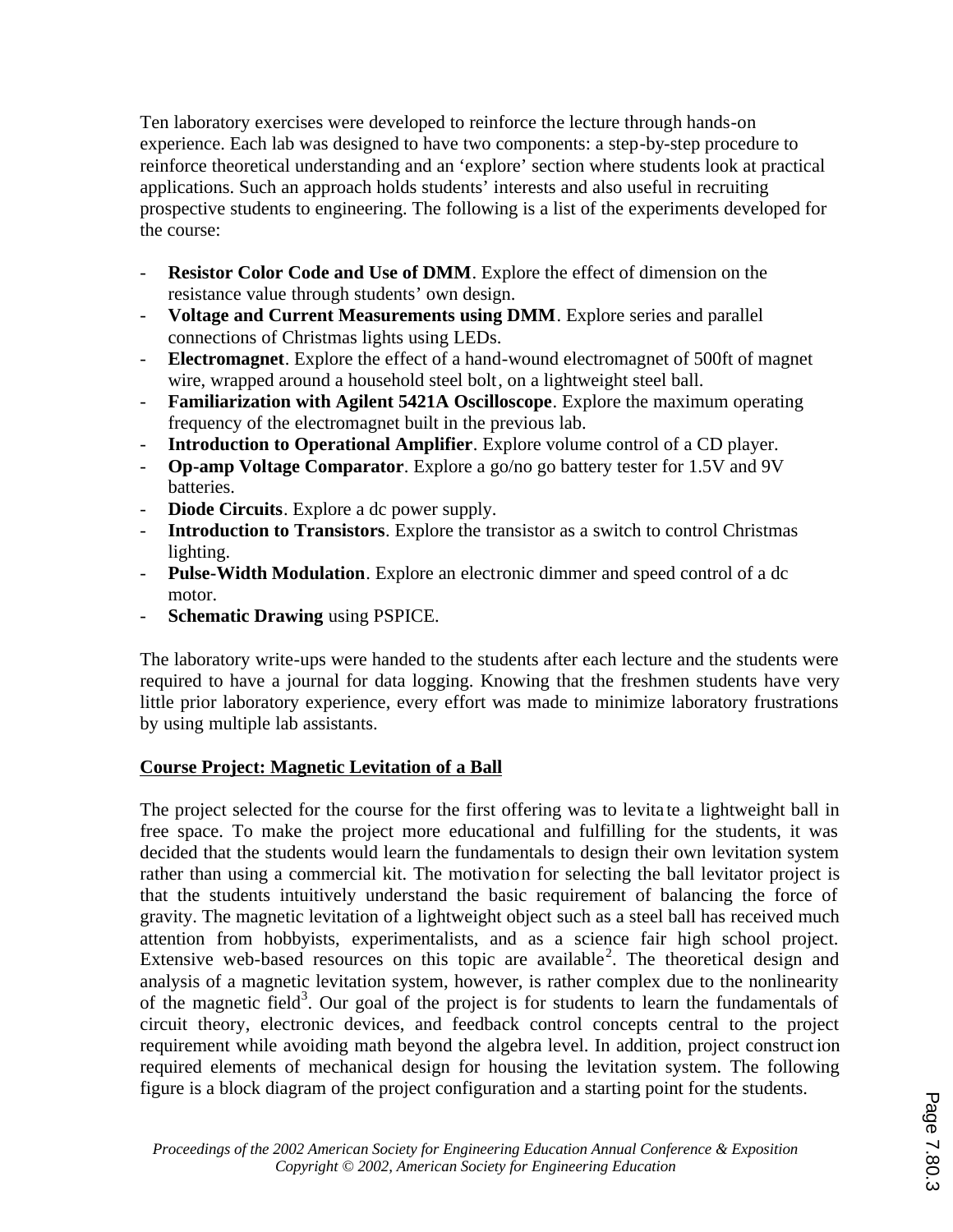

Magnetic Ball Levitator System

To preserve stability, a feedback system is used in which the position of the ball is continuously monitored and any deviation from the balanced position provides a control signal to enhance or reduce the pulse current through the electromagnet. This in turn adjusts the electromagnetic force in a way that the ball remains in a stable position. The students constructed the frame using wood or aluminum, and the positions of the IR LED and the photo sensor were made adjustable by mounting them in sliding holders along the two posts. For the ball, students used jingle bells or hollow balls that are normally found attached to key chains. Pulse-width modulation was used to control the magnet current, and a signal generator provided a triangular reference waveform for linear pulse-width variation. The students learned to design each block of the system using the concepts that were taught throughout the course. The circuitry for implementation was deliberately simplistic in design so that the students fully understand the system components and correlate them to classroom instructions. The purpose of the compensating network in the feedback path was discussed, and the students were provided with its design. They observed the effect of the compensator on the stability of the ball through experimentation.

### **Course Delivery**

The students were introduced to the project on the first day of class, and were shown a working model. It gave them confidence about the feasibility of the project and also an indication of what to expect at the completion of their work. All the components were explained in a simplistic way at the block diagram level.

Due to the unique nature of the course, no textbook was adopted. The students relied on regular lecture note handouts and web resources. They were given regular homework assignments and these were graded on a weekly basis. Class quizzes were given once a week and they had regular feedback on their progress. Cooperative learning was encouraged and the lab assistants gave them tutorial help when needed. Along with the homework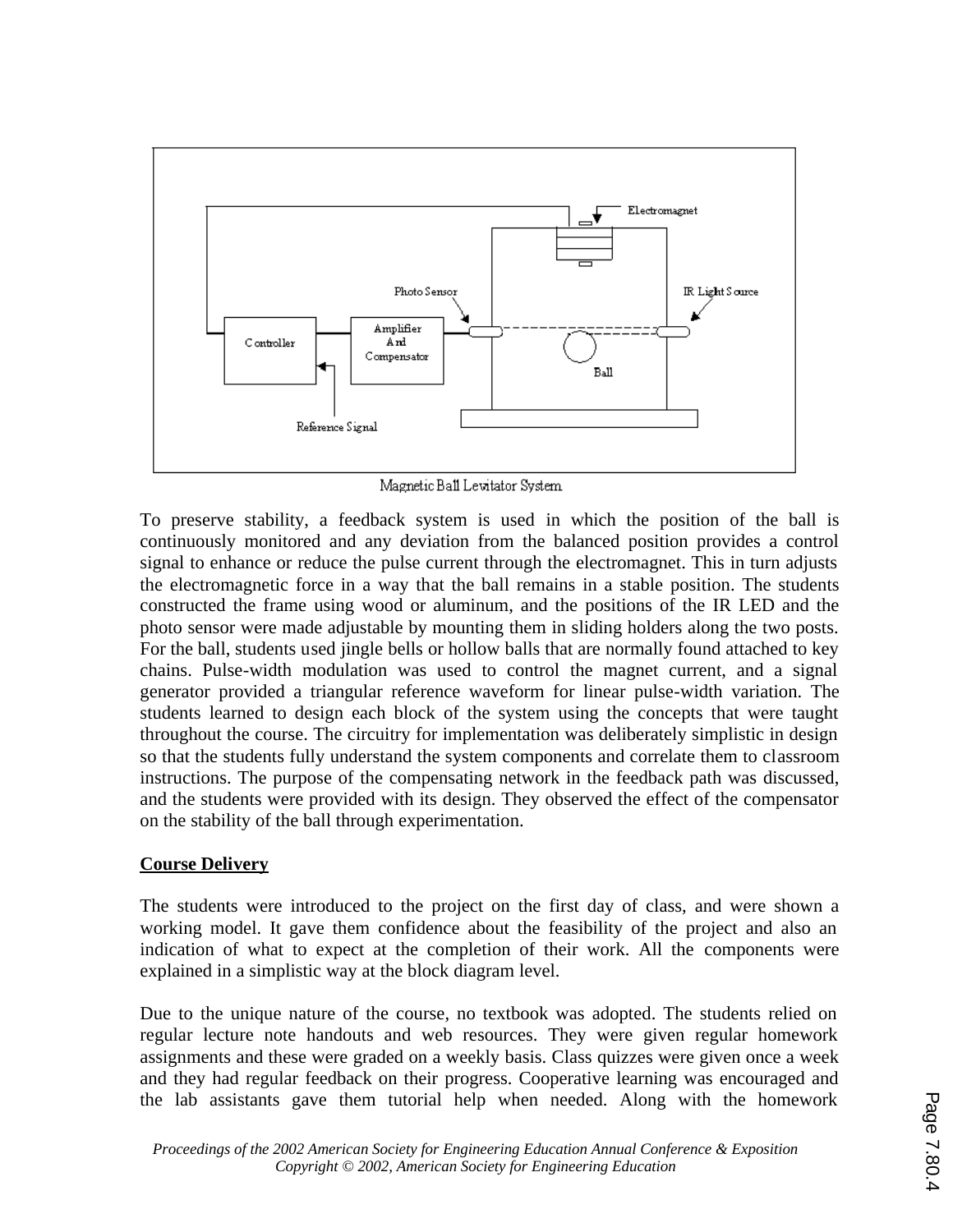assignments, laboratory work was also graded in a timely manner. There was no comprehensive final for the course. The last three and a half weeks of the 15-week semester was devoted primarily to the project work. With the classroom and laboratory experience students had so far, they were generally comfortable in designing and putting together their project work. The students found out that the positions of the sensors were critical in the levitation of the ball. Through some frustrations and trial and error, eventually every group made their project work.

Each group was required to write formal reports describing their project work and the guidelines for the formal reports were clearly explained. They submitted draft copies of their reports for review and these were corrected/commented by the faculty before the students finalized their reports. Class members made use of the digital camera available in the lab to take pictures of their projects and included them in the reports. The students were required to make formal presentations describing their projects. Interested faculty and administrators were invited to the presentations. The presentations were followed by a demonstration of the working model. The overall letter grade was based on their performance in quizzes, laboratory work, project work, written and oral presentation, and classroom participation.

#### **Project Demonstration**

The following pictures are included to give a view of the students' project demonstrations:



*Proceedings of the 2002 American Society for Engineering Education Annual Conference & Exposition Copyright © 2002, American Society for Engineering Education*